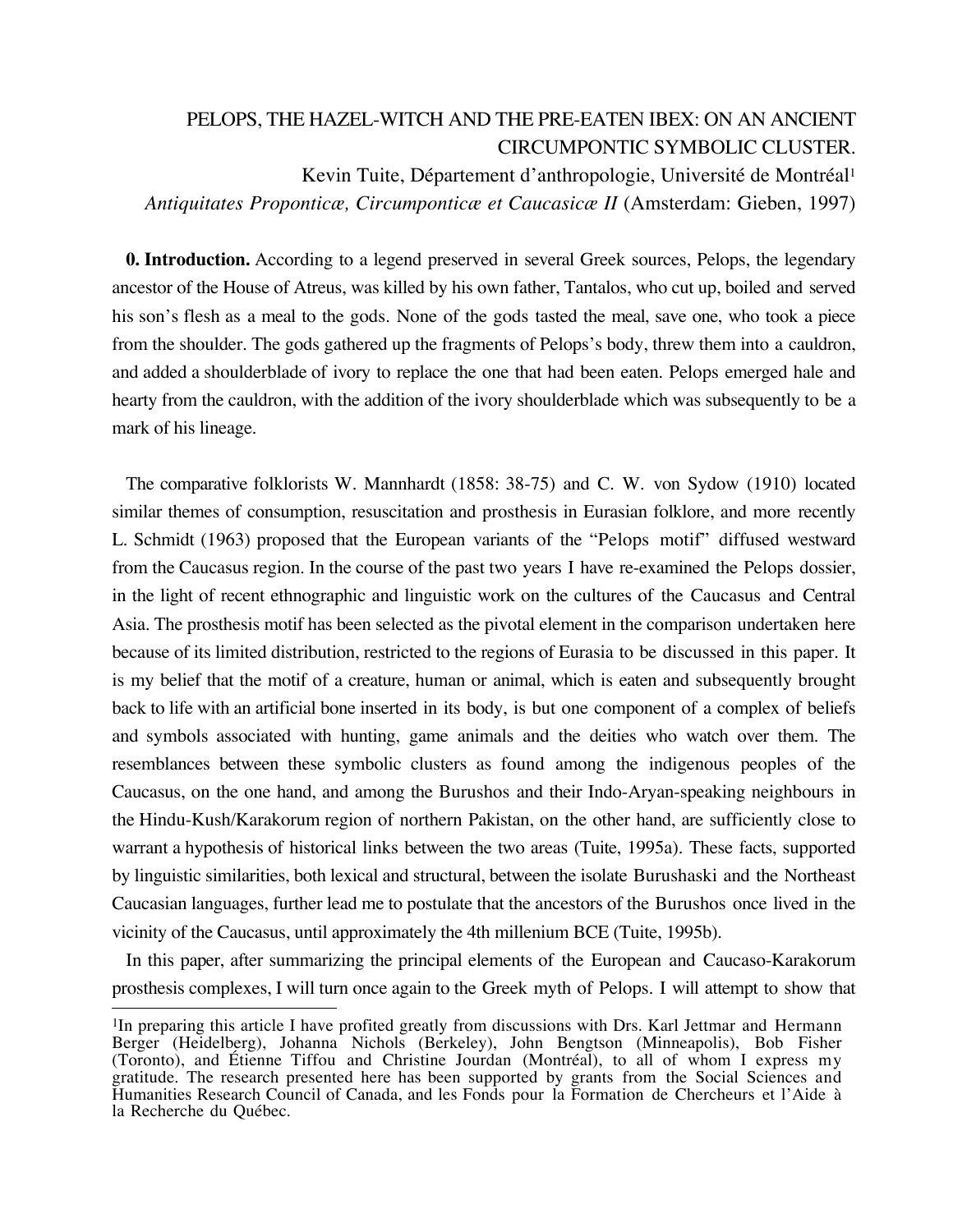*Pelops, the Hazel-witch and the Pre-eaten Ibex (K. Tuite) — mai 12, 2003 — pg. 2* the goddess Thetis, who is credited with the revival of Pelops in one version of the myth, shares several features with the Caucasian divinity Dæl, protector of game animals in the high mountains. This is evidence that the similarities between the prosthesis myths of Greece and the Caucasus are imbedded in a more extensive matrix of shared cultural properties, pointing to prehistoric contacts between the two regions.

**1. The prosthesis motif in Europe.** Ethnographers have described a "Pelops motif" in the folklore of Austria, the Italian Tyrol, Slovenia, Hungary, etc. (Mannhardt, 1858: 66; von Sydow, 1910; Schmidt, 1963; Matičetov, 1959). In almost all of the variants reported from the Alpine region, the protagonist is female, and the missing bone is a rib. Here is the outline of a story typical of the genre, from the South Tyrol: A village girl attends a witches' banquet. The witches kill her, cut up her body, cook it and eat it. A young man watching the scene grabs a rib bone and hides it. The witches gather up the bones, replacing the missing rib with a hazel branch, and reanimate the girl, who returns to the village. Shortly afterwards the boy announces to the villagers that "there is a hazel-witch *(Haselhexe)* among us." The girl falls dead on hearing these words (Schmidt, 1963: 147).The other versions follow the same basic story line, except that other species of trees provide the wood for the prothesis. In the Slovenian variants, for example, linden, poplar and elder wood are mentioned; the local semantic associations of these trees remain to be investigated.

The similarities with the Pelops myth are quite striking, despite the symbolic inversion substituting witches for deities (the resemblances are even closer in the case of a Slovenian text specifying a boy, and a Croatian version in which a shoulderblade, rather than a rib, is replaced (Matičetov, 1959)). A young person is served as food to supernatural beings, who restore him or her to life after the meal. Because a bone has been lost or damaged, an artificial replacement is inserted into the body, which comes to be a significant 'marker' for the revived person: Pelops's ivory shoulderblade was somehow genetically transmitted, by a process Lysenko might have understood, to his descendants; as for the hazel-witch, the mere mention of her prosthesis is enough to cause her death. One important difference is the role of the boy in the Alpine tale, for whom there is no evident counterpart in the Pelops myth. Unlike Dêmêtêr, he only steals the bone, without tasting of it, and it is his denunciation that brings about the death of the revived girl. His role is in fact parallel to that of the hunter in the Caucasian and Central Asian myths to be discussed in section 2.

There is also one Western European narrative according to which a sorcerer is alleged to have inserted a wooden bone into the body of an animal. A woman tried by the Milanese Inquisition in 1390 was accused, among other things, of reviving farm animals. Should a bone be missing, an elderwood prosthesis was substituted (*et si quod ex ossibus defficet ponunt loco eius de ligno sambuci* (Bertolotti, 1979: 486)). The animals killed and resuscitated by the witches are emaciated and no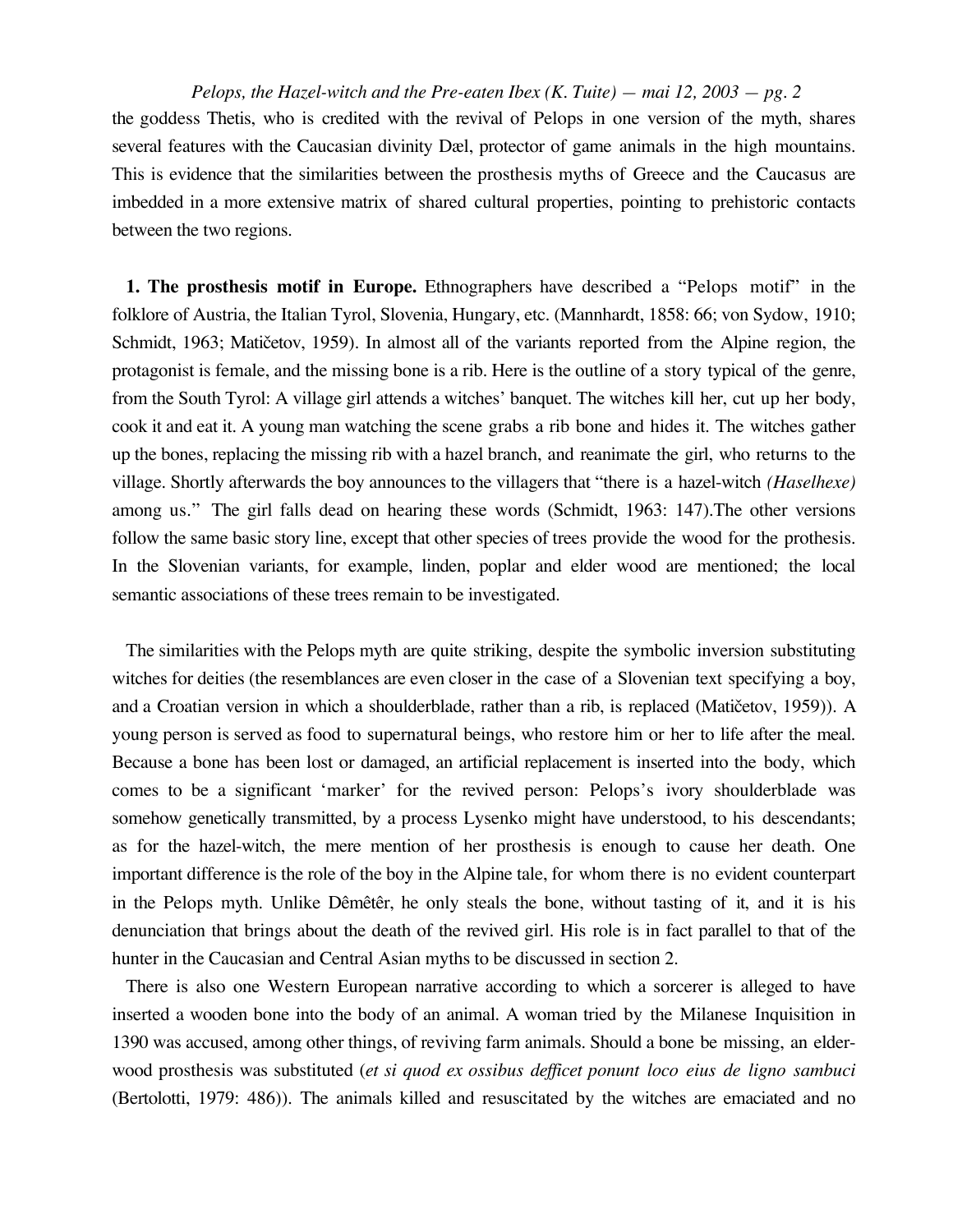*Pelops, the Hazel-witch and the Pre-eaten Ibex (K. Tuite) — mai 12, 2003 — pg. 3* longer capable of labour, and, as was noted in connection with another Italian witch trial in 1520, "*i* buoi resuscitati dalla *domina cursus* muoiono nel giro di tre giorni, *quasi macie in horas exsiccentur ex toto"* (Bertolotti, 1979: 490). In other respects, the stories of witches reviving cattle are typical of what might be considered a subgenre of medieval hagiography: The *Acta Sanctorum* and similar compendia contain numerous accounts of Celtic or Gallic saints bringing animals, almost always farm animals, back to life. Many such legends specifically mention the care taken to assemble all of the bones, and place them in the skin, before the resuscitation can be effected. In a few cases one bone is mislaid or damaged, as in the prosthesis complex, though not replaced by an artificial implant. The theme of a revived animal which limps because of a missing or damaged bone is attested in Scandinavian mythology (Thor's goats) and elsewhere in medieval Europe (von Sydow, 1910; Schmidt, 1963). One version of the life of the 7th-century Norman St. Opportune relates how she resuscitated dead geese from their bones. Because one bone was missing, however, the revived geese limped: *Pour un os qui fut faillant || Vont les jantes dun pied clochant …* (Grange, 1983: 146). In a variant from Gascogne mentioned by von Sydow (1910: 94), God restored the calf of a poor herdsman, of which only the bones remained. Before doing so, God took aside one of the bones. When the calf was restored to life, this bone was hanging as the clapper in the bell around its neck.

**2. The Caucasian and Central Asian myths of resuscitated game animals.** Many peoples of the Caucasus region (the Abkhazians, Georgians, Ossetes, Chechens, etc.) have variants of the following myth: Supernatural beings (gods or demons) capture, kill and eat an ibex. They then gather up the bones and wrap them in the skin, but discover that one bone has been lost; in some versions it was stolen by a hunter who happened across the feast. They replace the missing bone with a piece of wood, and set it with the others. The gods/demons strike the skin with a stick, or pronounce an invocation, and the animal returns to life. The next day a hunter kills the revived ibex, and discovers the wooden bone in its corpse. Nearly identical tales of resuscitation and prosthesis have been recorded among the Shinas, Burushos and Kalashas of Dardistan in the Hindu-Kush and Karakorum mountains: A hunter is invited by fairy-like supernaturals [ *parí*, also known as *rāchi* "protectors"] to share a meal of ibex meat. The hunter hides a rib-bone. After the meal the fairies gather up the bones, and fashion a replacement from juniper wood for the one that is missing. They revive the animal. The human who observed the feast later kills the revived animal and discovers the wooden bone. (For the Caucasian variants see: Dirr, 1925; Dzidziguri, 1971; Virsaladze, 1976; Salakaia, 1987; Mak'alatia, 1985; Tsanava, 1990. A Turkish legend closely resembling the Caucasian versions has been described by Boratav, 1976, 1992. The variants from the Hindu-Kush/Karakorum region known to me are cited in: Lièvre & Loude, 1990: 65-6; D. Lorimer, 1981: XX; Jettmar, 1975 : 247; Tiffou, 1992).

The European *Hasel-hexe* stories and the Caucaso-Karakorum wooden-bone myths share several key plot elements, though with substitutions between animal and human protagonists. :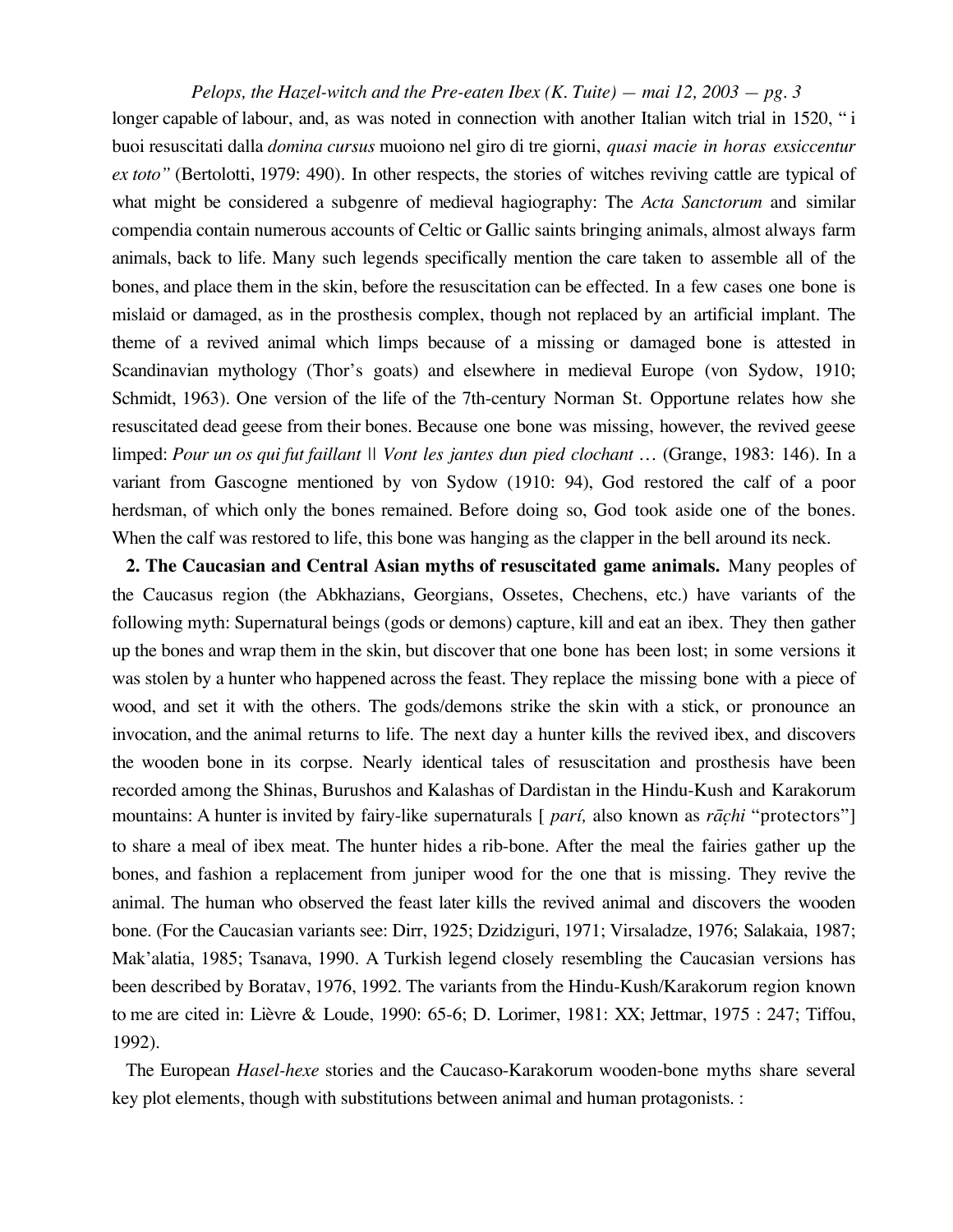[a] **Initial sequence.**



The witches of European folklore are said to pass as ordinary humans. The Caucasian and Central Asian divine patrons of ibex and deer can take the form of the beasts they watch over, sometimes with a special mark to indicate the transformation: golden horns, unusual coloration or beauty, etc. (Virsaladze, 1976: 33; Jettmar, 1975: 223).

The creature which undergoes consumption and resuscitation differs in correlation with other factors. Mountain goddesses revive game animals (deer and ibex), while demons, witches and Catholic saints perform the same service for domestic livestock (cows, bulls, even geese). In almost all of the variants attested to the west of the Bosporus where the implantation of a prosthesis is mentioned, a human is eaten and resuscitated, rather than an animal. Lévi-Strauss has often noted (e.g. 1973: 223; 1991: 129-130) that the elements of a myth may undergo inversion or other transformation when transmitted across a linguistic and/or cultural frontier. One wonders if the transposition of a game-animal resuscitation myth "en clé de sorcière" was correlated with a prehistoric border crossing of this type. One possible parallel for such a key-change is the following account by Jettmar (1980: 61-62) involving a reciprocal symbolic relation between animals and humans in Karakorum belief: If a hunter dreams that he has been presented with the head of a person by a *rāchi*, that is a sign that he will kill an <u>ibex</u> the next day; whereas if a warrior dreams that he has been presented with the head of an <u>ibex</u> by a *rāchi*, that is a sign that he will kill a human enemy the next day.

#### [b] **Incorporation and implantation.**



Among the peoples of the Caucasus and Hindu-Kush/Karakorum regions it was believed that the divine patrons of game animals exploit them for food in a manner parallel to the animal husbandry practiced by Caucasian villagers: The deities lead their herds of ibex and deer to high mountain pastures, watch over them like shepherds, milk them, and kill them for meat. This latter activity is not only for the benefit of the gods. Sources in both regions indicate specifically that hunters can kill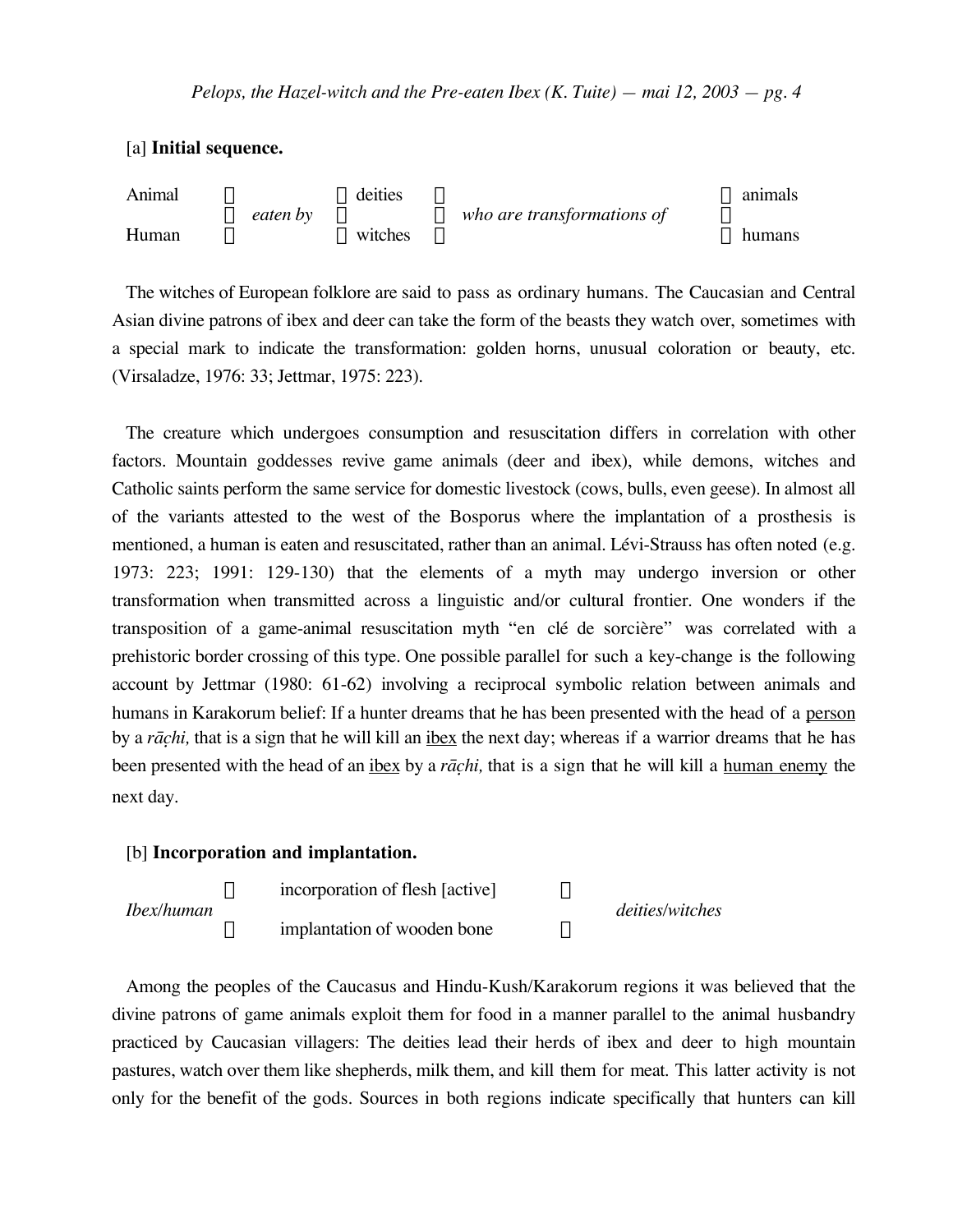*Pelops, the Hazel-witch and the Pre-eaten Ibex (K. Tuite) — mai 12, 2003 — pg. 5* only those animals which have been previously eaten, then resuscitated, by their divine patrons. The latter are thought to "rob the essence" from game animals by eating them, thus leaving them vulnerable to the hunters' arrows or bullets (Salakaia, 1987: 49-50; Tsanava, 1990: 55-6; Danelia & Tsanava, 1991: 345-347; Jettmar, 1975: 221-224; Snoy, 1976: 115). The cows revived by the Italian witches seem to have lost some of their "essence" too, in that they sicken and die soon thereafter.

The significance of the implanted wooden bone will be discussed in the final section of this paper. One can note in passing that, at least at a Lévi-Straussian level of analysis, the insertion of new flesh and an artificial bone into the outer shell of an animal or person represents the passive transformation of the active incorporation, by eating, of flesh into the stomachs of the deities/witches.

### [c] **Concluding sequence.**

Ï animal ¸ Ï hunter ¸ *Revived* Ì ˝ *killed by* Ì ˝ *who witnessed resuscitation* Ó human ˛ Ó villager ˛

In traditional Caucaso-Karakorum religious ideology, broadly speaking, the hunter was one of several types of intermediary between the impure/domestic and pure/alpine spatial realms. In these societies the primary division of space is between the domestic, 'civilized' realm, centered around the village, and the savage, exterior realm. The latter has numerous component spaces which will not enter into discussion here, save for the high mountains where the game animals and their divine patrons dwell. The latter zone is considered especially pure, by comparison with the village and other lowland spaces. The primary sources of pollution are kept within the village or close by: women (especially during menstruation or childbirth), and — most clearly among the Kalash, but also attested in the Caucasus — bovines and the dead. Men, rather than women, and caprids rather than bovines, function as intermediaries between the domestic and alpine realms. The mediating role of goats, sheep and their wild congeners is facilitated, no doubt, by the simple fact that these animals are far more mobile on mountainous terrain than larger livestock, and can be led to high-altitude pastures that would be incessible to bovines. Whatever the ultimate reason might be, the purity of the blood and flesh of caprids has been described in both the Caucasus and Hindu-Kush. In Dardistan the blood of sacrificed goats has special purifying powers (Parkes, 1987), and the Caucasian Svans take special care to keep ibex meat away from polluting animals such as pigs (Gabliani, n.d.: 18). The exclusion of women from the mountain pastures has been noted among the Kalash (Parkes, 1987), and the Adyghe and Kabardian peoples of the Northwest Caucasus are said to have observed a similar prohibition in pre-Soviet times (Topuria, 1970). Some examples of this 'mediation' are listed in the table. In each case the activity of the man is set in parallel with activities attributed to the mountain deities, and contrasted to those of women and bovines in the village below: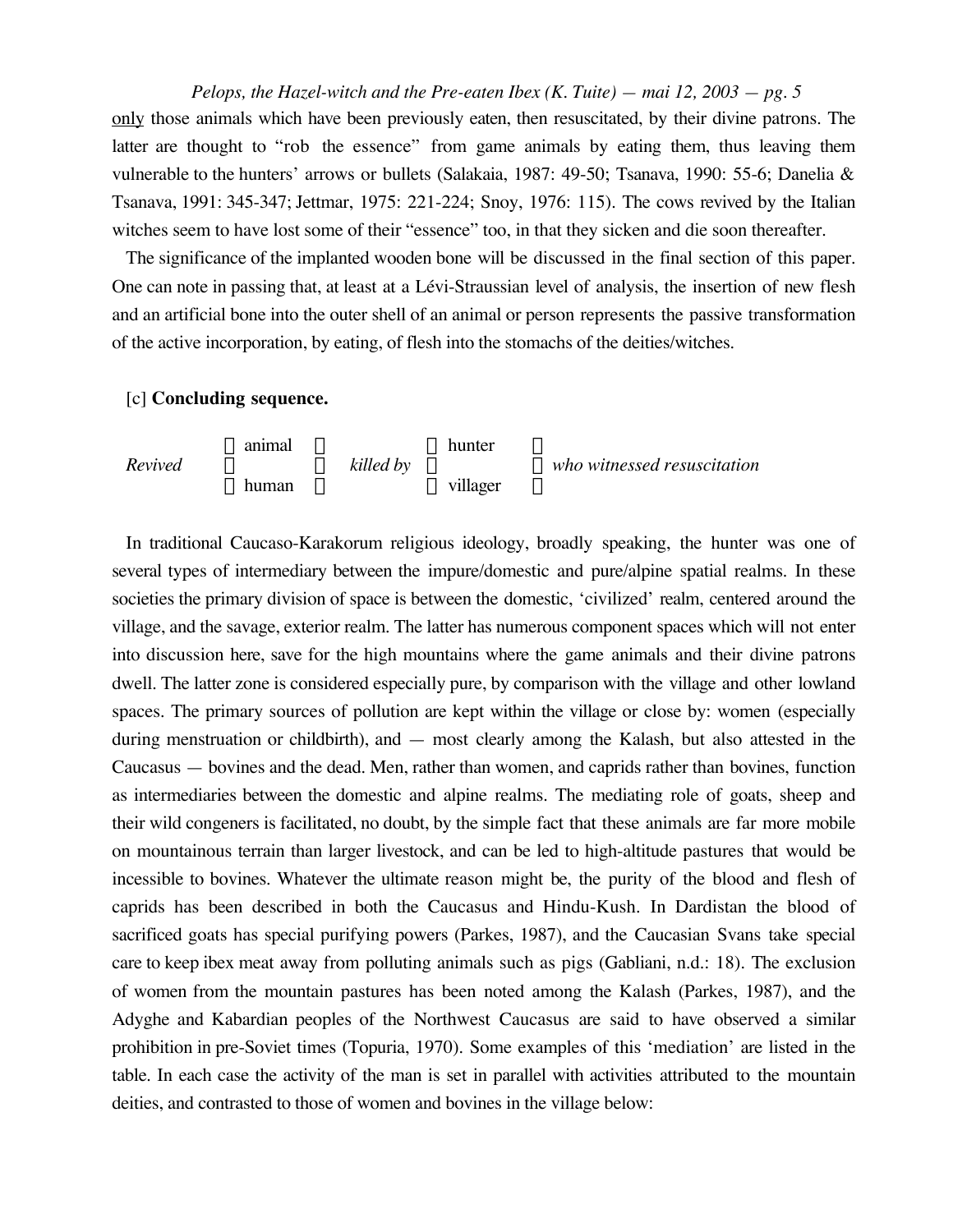| <b>SPACE</b>         | <b>GENDER STATUS</b>      | <b>ANIMALS</b>        | <b>FOOD</b>            |
|----------------------|---------------------------|-----------------------|------------------------|
| high mountains       | protectress of game       | game animals (ibex,   | deities milk game      |
| [savage space,       | animals [extreme of       | deer) herded by       | animals and eat their  |
| antagonistic to      | purity]                   | goddess               | flesh                  |
| pollution]           |                           |                       |                        |
|                      | favoured hunter chosen as | herdsman, leads       | hunter kills ibex pre- |
| <b>INTERMEDIARY</b>  | lover of goddess          | goats/sheep to alpine | eaten & revived by     |
| [men and caprids]    |                           | pastures              | deities                |
|                      |                           |                       |                        |
| village, household   | woman [impure]            | bovines tended near   | cow milk (pollutes     |
| [domestic space,     |                           | village by women      | game goddess,          |
| source of pollution] |                           |                       | sometimes hunter)      |

1. The female deities/demons who watch over the game animals of the Caucasus and Karakorum (e.g. the goddess *Dæl* of the Svans of northwest Georgia, and the so-called 'fairies' of the Shinas and Burushos) are said to be extraordinarily beautiful, with golden hair and radiant white skin. They often seduce human hunters, who thereupon enjoy great success as long as they observe a series of taboos imposed by the goddess, who is extremely sensitive to any kind of impurity. A man must be absolutely certain that he, and everyone in his household, is 'pure' before he goes into the mountains to hunt. The most serious occasions of impurity are death, adultery, and women's blood flow (i.e. menstruation and childbirth). The slightest violation, even if unintentional, of a taboo is thought to have fatal consequences for a hunter (Gabliani, 1925: 36, 140; Virsaladze, 1976; Jettmar, 1975: 228- 229, 248). Note that this is a sexual relation with the usual roles and valuations inverted: the goddess is pure, unlike a human female, and she makes the decision to initiate, and terminate, the love affair.

2. The herdsman tending his goats and sheep in the alpine pastures, mirroring the goddess tending her flock of ibexes and mountain goats, and contrasted with the womenfolk looking after the cattle. In the Hindu-Kush, this parallelism between wild and domestic caprids contributes to the prestige of the latter, especially with regard to bovines. One important correlate of the caprid/bovine opposition is the relative valuation of their milk. A Georgian ballad analyzed by Virsaladze (1976: 177; for text see Virsaladze, 1978: 343-345) attributes special purifying powers to deer's milk (*irmis rdze*). On the other hand, the power of the Mingrelian *t'q'a£mapa* ("queen of the forest"), a beautiful and potentially dangerous goddess of wild animals, can be neutralized by bathing her hair in milk from a black cow (Virsaladze, 1976: 177; Danelia & Tsanava, 1991: 361-366). A Shina hunter, in order not to offend the fairies, must avoid any contact with cows or their milk (Jettmar, 1975: 228-229, 248). In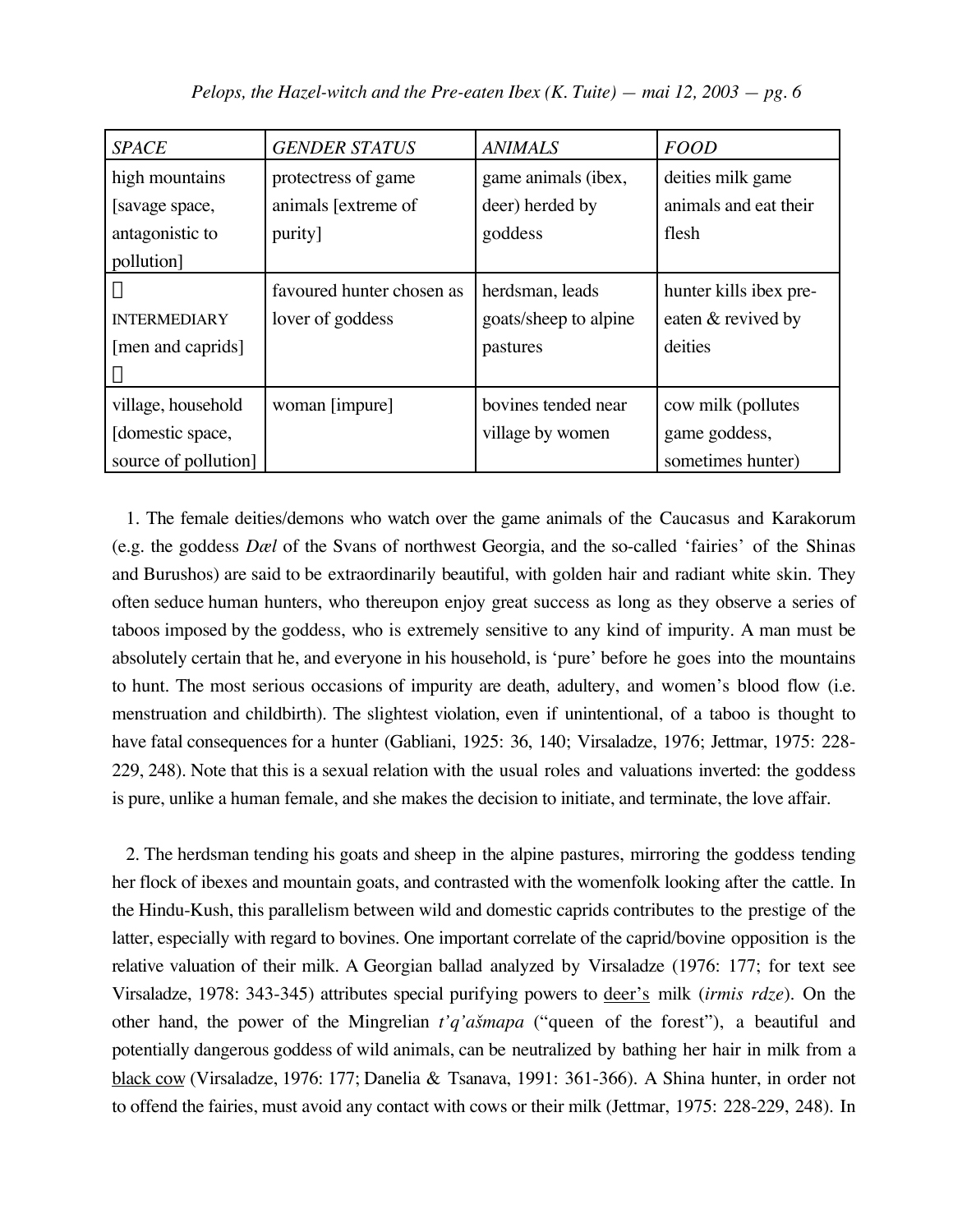Pelops, the Hazel-witch and the Pre-eaten Ibex (K. Tuite) – mai 12, 2003 – pg. 7 general, milking cows is women's work, whereas, at least in some regions of the Caucasus, sheep are milked by men (e.g. Kosven et al, 1960: 488 on the Laks).

3. The hunter killing game animals which have been already slaughtered and eaten, then revived, by the deities. His exploitation of the ibex for food parallels its consumption by the gods themselves, and contrasts with the economic activities assigned to women, e.g. milking cows, and in some areas agriculture (Cacopardo & Cacopardo, 1989).

**3. The Pelops myth revisited.** The version of the Pelops legend usually taken as a point of reference is that recounted by Pindaros in the First Olympian Ode, the outline of which was given at the beginning of this paper. Pindaros states that only Dêmêtêr, distracted by the loss of her daughter in Hades, ate of the meal prepared by Tantalos. But there is lack of unanimity on this point:  $\mu \acute{o} \nu \gamma \nu \delta \grave{\epsilon}$ Δ μητραν τῶν κρεῶν ἀγνοία μεταλαβεῖν λέγουσι, τινὲς δὲ, τὴν Θέτιδα ("They say that Dêmêtêr unwittingly partook of the meat; some however {say} Thetis {ate the meat}; Heyne, 1807, Schol. Olymp. I: 37). Some commentators prefer to read 'Themis' [την Θέμιν] in place of 'Thetis' (Drachmann, 1969: Olymp. I, 40a; p 30), and Lorimer (1936:32) agrees with Drachmann that the Nereid Thetis "certainly seems out of place" compared to Themis, goddess of law and order. The evidence to be presented below will, I hope, demonstrate that Thetis does in fact have a place in a tale of resuscitation. Finally, Ares takes the blame in at least one ancient source (Roscher, 1965: 1870; Gerber, 1982: 58).

The commentator Servius Grammaticus attributes the specification of Dêmêtêr to her symbolic association with the earth, decomposer of human remains (... sola Ceres dicitur comesse, quia ipsa est terra, quae corpus resolvit; Scholion to Aeneid vi. 603). Be that as it may, on at least one other occasion Dêmêtêr was implicated in a story of cooking  $-$  in the more general sense of heat-treating - human flesh. One of the *Homeric Hymns* dedicated to Dêmêtêr contains the account of how she attempted to render a child named Dêmophoôn immortal by exposing him to fire:  $v$  v $x \in \delta$ κρύπτεσκε πυρός μένει ύτε δαλόν λάθρα φίλων γονέων ("But at night she would hide him like a brand in the heart of the fire, unknown to his dear parents"; *Homeric Hymn* II, 239-240, tr. Evelyn-White). One night the child's mother catches sight of this operation, and begins to wail in distress. Her behaviour angers the goddess, who thereupon takes her leave of the family, leaving Demophoön still mortal, though the treatment he had undergone until then caused him to "grow like" an immortal being", and destined him for "unfailing honour". This incident is particularly pertinent to our argument because the motif of a goddess attempting  $-$  in the end, unsuccessfully  $-$  to immortalize an infant by either holding it over a fire or cooking it in boiling water is attested elsewhere in the Greek mythological corpus.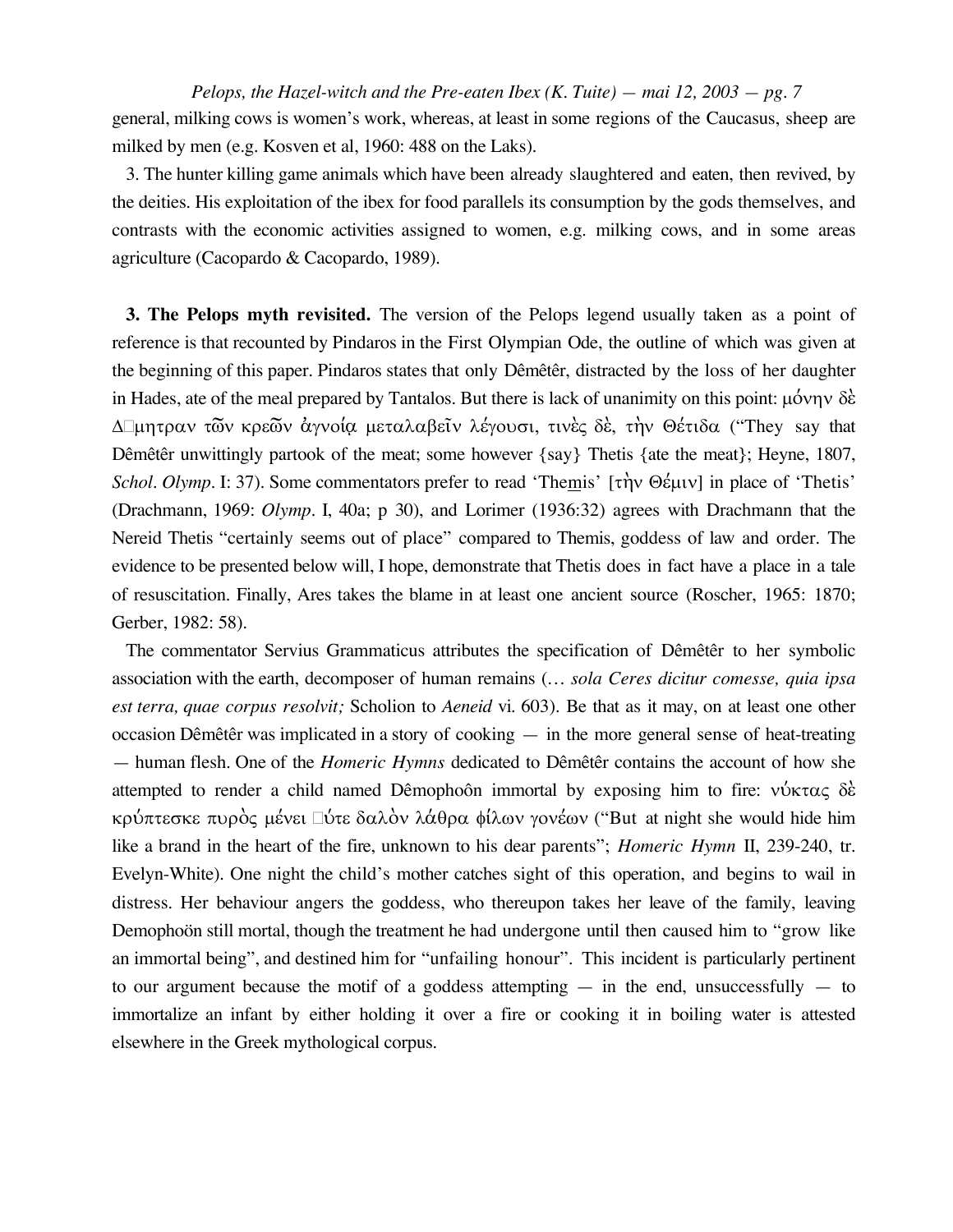The celebrated story of how the hero Akhilleus was held by the foot while being bathed in the river Styx, and rendered almost totally invulnerable, is attested relatively late, in a 1st-century AD text (Gantz, 1993: 231). Acording to the earlier sources, the sea-goddess Thetis, divine mother of Akhilleus by the mortal Peleus, sought to scorch the mortal elements out of her children by the application of intense heat. As recounted by Apollodoros, "when Thetis had got a babe by Peleus, she wished to make it immortal, and unknown to Peleus she used to hide it in the fire by night in order to destroy the mortal element which the child had inherited from its father [ $\kappa \rho \dot{\phi} \phi \alpha$  Πηλέως είς τό πύρ εγκρύβουσα της νυκτός έφθειρεν ὄ ήν αύτώ θνητόν πατρώον], but by day she anointed him with ambrosia" (Library III.xiii.6, tr. J. G. Frazer). Akhilleus, the youngest of Thetis's children, was in the process of being immortalized over the fire by his mother, when Peleus entered and snatched the child out of her hands. Thetis, angered by the interruption, returned to her underwater home, leaving the infant Akhilleus in the care of his father (Scholia to Aristophanes Clouds, line 1068).

(According to one version, only Akhilleus' ankle-bone had been burnt away; to replace this missing part, Kheiron removed the ankle from the exhumed skeleton of the giant Damysos, the fleetest of all the giants, and set it into the foot of his son (see Frazer's notes to Apollodorus Library III.xiii.6; RE Band IV, p. 2082, s.v. "Damysos"). Bob Fisher (personal communication) has called my attention to a curious miracle attributed to SS. Cosmas and Damian, twin brothers who were martyred for the faith in the 4th century (*Acta sanctorum*, 27 Sept, p 432 §187). A pious man whose leg was eaten away by cancer spent the night in a Roman church consecrated to Cosmas and Damian. While he slept the saints appeared and set to work on his leg. One brother asked his twin how they would replace the decayed flesh, to which the latter replied: In cimiterio sancti Petri ad Vincula hodie Æthiops recens sepultus est: de illo ergo affer, ut huic supleamus. They removed the thighbone (cossa) from the Moor's corpse, set it into the patient's body, and treated it with unguents. When the man awakened, his body was whole. Fisher points to some intriguing parallels with the Greek god of medicine Asklêpios, over whose temple the church of Cosmas and Damian was built, and to a passage from the Rg Veda [Book I, 116: 15], describing miracle-working twin brothers, the Ashvins, fitting an iron leg onto a horse which had been wounded in a race. The strange motif of a transplant from a  $\frac{cadaver}{c}$ , rather than an artificial implant, finds its closest  $-$  and, to my knowledge, only  $-$  parallel in the variant of the Akhilleus legend mentioned above. It is also to be noted that according to Ptolemaios Hêphaistos, Akhilleus was overtaken and killed by Apollo after his transplanted ankle fell out, a fate resembling to an extent that of the ibex which, shortly after it receives the wooden bone implant, is shot and killed by the hunter. The matter merits separate treatment, and will not be taken up here).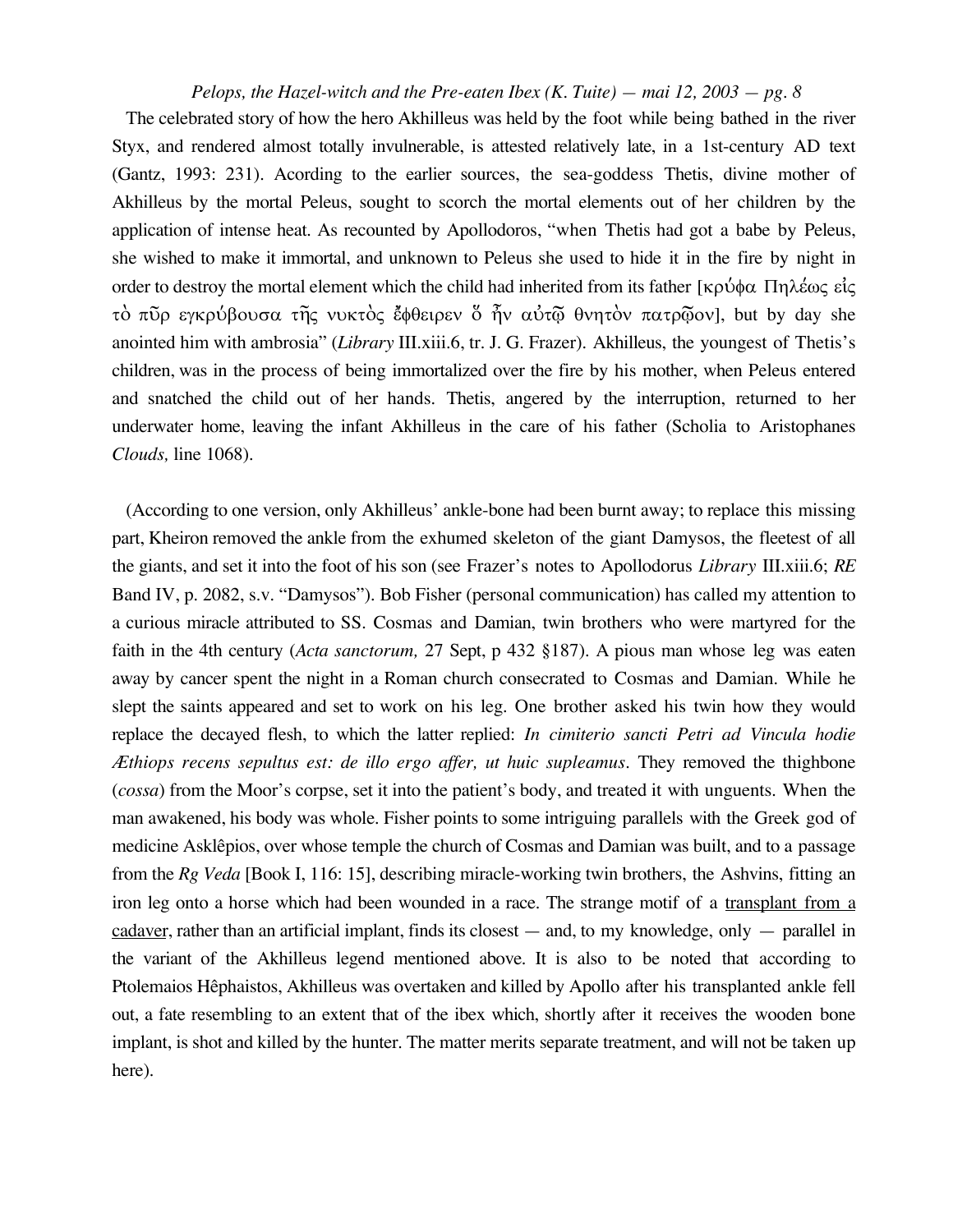Scholars have noted the similarities between the unsuccessful attempts by Thetis and Dêmêtêr to render a child immortal, and the ancient, pre-Euripidian account of Mêdeia "pleine de bonne volonté, faisant périr ses enfants dans le temple d'Héra alors qu'elle désirait les rendre immortels à l'aide d'agissements magiques (κατα-κρύπτειν), difficiles à saisir" (Bonnechère, 1994: 72). Like Thetis and Dêmêtêr, Mêdeia was surprised in the act by a parent of the children (Jason), and the attempt did not succeed (Pausanias ii, 3, 11). Bonnechère points out that the parallels extend even to the choice of verb to describe the actions undertaken to effect the desired transformation. The Mêdeia, Thetis and Dêmêtêr stories all employ the verb  $\kappa \rho \omega \pi \tau \epsilon \nu \kappa$  «cacher, dissimuler», perhaps even «ensevelir» (loc. cit., footnote 260); in Bonnechère's opinion "terme aux connotations initiatiques certaines" (ibid, 209). Some authors see in these texts the reflections of ancient rites of initiation, a ritual representation of death and rebirth, through which adolescents attain adult status (ibid: 164-180). This accords well with one theory concerning the pre-Pindarian interpretation of Pelops's murder and rebirth, as "a ceremony of New Birth, of mock death and resurrection, and also, in some sense, of initiation" (Cornford, 1962: 249).

As for Ares, his involvement in the Pelops myth would appear totally unmotivated, at least on the basis of what has come down to us concerning him, save for one curious detail, recounted in Book 5 of the Iliad. The sons of Aloêos, for no clear reason, capture, bind and imprison the god of war in a bronze jar for thirteen months (παΐδες 'Αλωῆος δῆσαν κρατερῷ ενι δεσμῷ χαλκέφ δ'εν κεράμω δέδετο τρείς και δέκα μήνας. *Il.* 5, 385-7), until Hermes rescues him. According to Bonnechère (1994: 139, fn 586), "la jarre est significative : elle rappelle les chaudrons régénérateurs de Médée, de Pélops et de Lycaon ..." (the specification of thirteen months might be significant as well, as the same length of time is mentioned in what is evidently a female initiation myth in Bakkhylides, *Epinicies* 11, as read by Bonnechère, *loc. cit.*).

The initiation hypothesis is attractive, accounting, as Bonnechère documents, for a number of Greek myths in which the motifs of human sacrifice and rebirth figure. It also opens the possibility to comparison with Central Asian narratives detailing the initiation of candidate shamans, who experience in a vision the cutting up of their bodies, the cooking away of their flesh in a large cauldron, and rebirth with new flesh covering their skeletons (for comparisons of the Greek and Siberian motifs see Eliade, 1968: 68-69; Burkert, 1962: 134; Burkert, 1983; Uhsadel-Gülke, 1972). But the initiation interpretation leaves unexplained the recurring motif of disruption, of an attempted immortalization or revival left unaccomplished, to say nothing of the prosthesis itself.

4. Thetis and Akhilleus, and Dæl and Amiran. The Akhilleus motif, as presented in the stories of Dêmêtêr, Thetis and Mêdeia, consists of a goddess's attempted immortalization of a mortal child through treatment by fire or boiling water, interrupted by the intrusion of an unwitting parent. The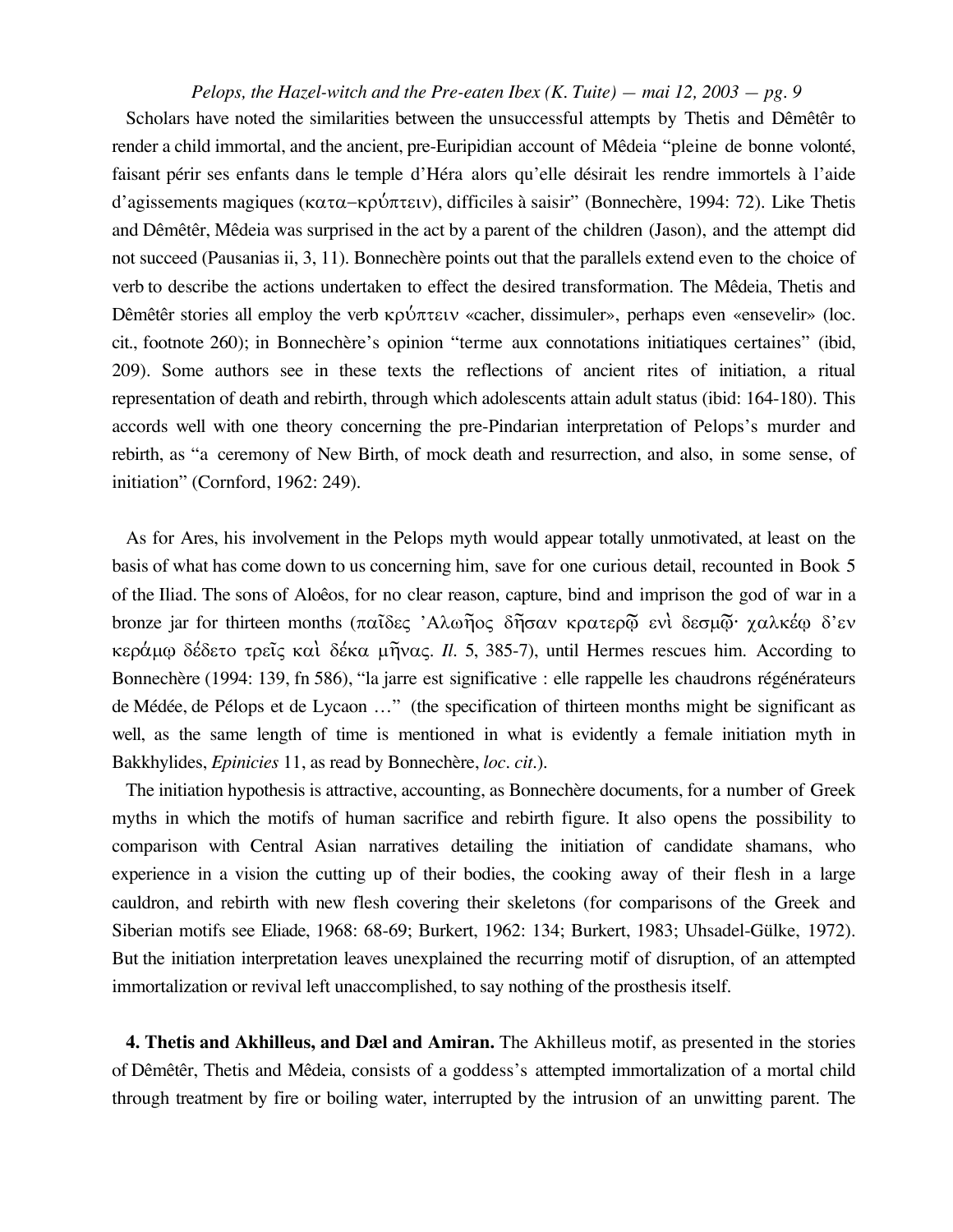*Pelops, the Hazel-witch and the Pre-eaten Ibex (K. Tuite) — mai 12, 2003 — pg. 10* child is either the goddess's own offspring (Akhilleus; the children of Mêdeia), or an infant entrusted to her care (Dêmophoôn). He grows up to be a renowned warrior, but remains mortal and ultimately doomed. The attribution of near-invulnerability to Akhilleus is to be interpreted against the background of the peculiar destiny of his mother, who is to bear a child greater than his father. We read the following in a scholion to Aiskhylos's *Prometheus Bound,* 167 (ed. Dindorf, 1962): "It is said that Zeus desired Thetis. Thus loving her he pursued her on the Caucasus mountain ( $\epsilon v \tau \tilde{\omega}$ ) Kαυκάσφ όρει), so as to have intercourse with her (ὅπως συγγένηται αὐτῆ). He was stopped by Promêtheus, who told him that [any child] to be born from her will be much stronger than his father. Zeus, fearing for his dominion, kept away from contact with Thetis." Zeus and Poseidôn, both of whom lust after the sea goddess in question, decide the more prudent course is to marry her off to a mortal. Peleus, a renowned hunter and warrior, is selected to be Thetis's mate (on Peleus's hunting prowess, as well as an echo of the hunter's avoidance of bovine impurity [Peleus's sword hidden in cow dung], s.v. "Thetis" *Real-Encyclopädie,* II. Reihe, 11te Halbband, p 213). The goddess initially resists his advances, seeking to put him off by a sequence of shape transformations, successively turning into fire, water, wind, bird, tree, tiger, lion, serpent, cuttle-fish (Apollodoros *Library* iii, 13) before accepting to couple with Peleus.

The theme of attempted revival or immortalization by a divinity, disrupted by a human intruder, is common to the Central European *Haselhexe* stories (hidden boyfriend steals bone from remains of witch, later denounces her, causing her death); the Caucaso-Karakorum hunting cycle (hidden hunter steals bone from ibex, later kills revived animal); and the Greek accounts just discussed (immortalization of child disrupted, and thwarted, by parent watching in secret, or happening across the scene). The case of Thetis and Akhilleus contains a variant of the theme as well: the destiny of Thetis to bear a child capable of overthrowing the Olympian pantheon is thwarted by Zeus's decision to marry her to a mortal, rather than sleep with her himself. This second variant is strikingly similar to the Caucasian legend of a hero who was chained to pillar on a mountain peak for having dared to challenge the supreme deity to single combat. The Svanetian versions of the story name the hero Amiran. Despite the obvious similarities to the Greek myths of Promêtheus, who was likewise chained to a mountain for having defied the gods (see the detailed comparison of the two traditions by Charachidzé, 1986), the legend of Amiran, and in particular the story of his birth, can be compared to that of Akhilleus.

A man wandering in the mountains, either a hunter, a shepherd or a blacksmith, depending on the text, comes across the goddess Dæl, protector of game animals and seducer of hunters. She invites him to stay with her. The man's wife discovers the pair sleeping together, and she cuts the goddess's golden braids off (or ties her to the bedposts by her hair), and sneaks away. Dæl awakens, aware that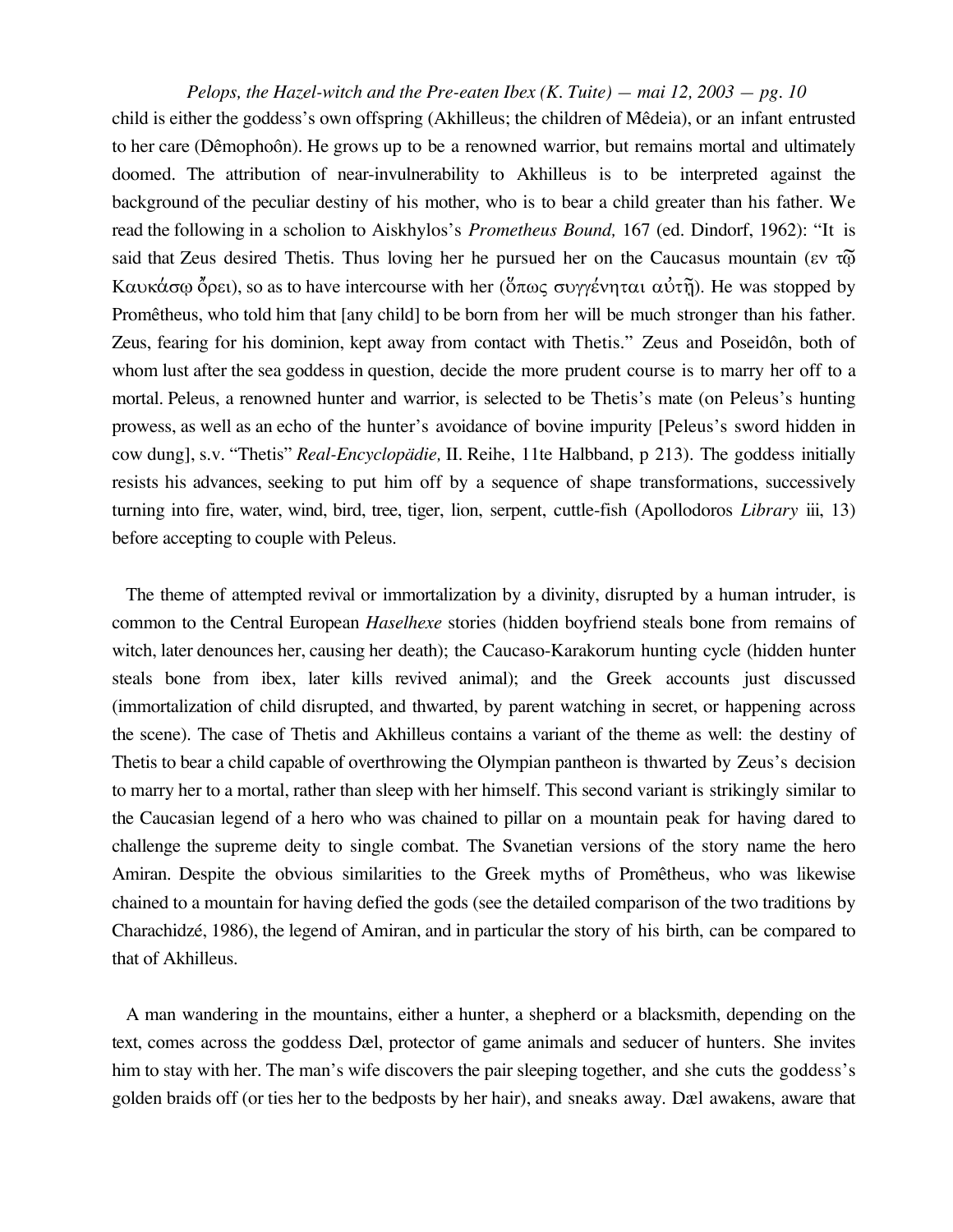they have been found out, and announces to her lover that she is pregnant. She demands that he open her belly with his knife (*čamubqw jaq'wš*) which he is naturally reluctant to do, but in the end she pursuades him to carry out the operation, explaining that, "My child will be a hero. Were he to be carried to term in my belly, he would become one who could stand up to God himself. But now he will be somewhat less than that" (cited in Charachidzé, 1986: 57). As it turns out, when Amiran has bested all human and demonic challengers, and seeks to measure his strength against the only worthy opponent remaining, God defeats him with surprising ease and binds him to a pillar. Dæl, like Thetis, is fated to bear a son capable of overthrowing the supreme deity. Yet this destiny is never realized, either because the chief god took precautions not to mate with the goddess, or because she herself insured that the child would not develop to his full capacity. (Setting Zeus's pursuit of Thetis "on the Caucasus mountain" might well be a faint reflection of the Caucasian origin of the myth, if it is not simply a choice of scene motivated by the presence of Promêtheus).

The Greek dossier corresponding to the Dæl and Amiran myth is for the most part associated with Promêtheus, of course. As pointed out by Charachidzé in the work cited above, the Dæl and Amiran myth corresponds in certain respects with the association between Promêtheus and the shapechanging Titan goddess Mêtis ( $M\tilde{\eta}\tau\iota\zeta$  "wisdom, cunning, craft"). An oracle declared that if she were to give birth to a son, he would be strong enough to depose Zeus. Zeus swallowed her to prevent this from happening. His head began to hurt terribly, and when Hêphaistos — or Promêtheus — opened his skull, a daughter, Athênê, sprung out. It does not seem unlikely that elements of what was once a coherent myth cycle attached themselves to two different pairs of characters, Mêtis and Promêtheus, on the one hand, and Thetis and Akhilleus on the other. (Note as well that both goddesses are specifically credited with the ability to assume the form of wild animals, a characteristic shared with the Caucaso-Karakorum mountain goddess).

### The Thetis and Dæl plots boil down to something like this:

*A goddess, capable of transforming herself into wild animals, is destined to bear a son capable of overthrowing the supreme deity. The goddess mates with a mortal hunter in a cavern in an exterior space proper to her (the mountains in the case of Dæl, the sea-coast in the case of Thetis). Fate is somehow forestalled: the child born from the union, though a redoubtable warrior, is not powerful enough to unseat the supreme god.*

## Here once again, in a slightly changed wording, is the Caucaso-Karakorum prosthesis motif:

*The goddess who watches over the game animals of the high mountain (ibex, deer), and who can assume their shape, kills and feasts on an animal from her herd, with the intention of reviving it. A hidden hunter thwarts the process by stealing a bone. The goddess substitutes a prosthesis made of wood, and revives the animal, which the hunter kills shortly afterwards.*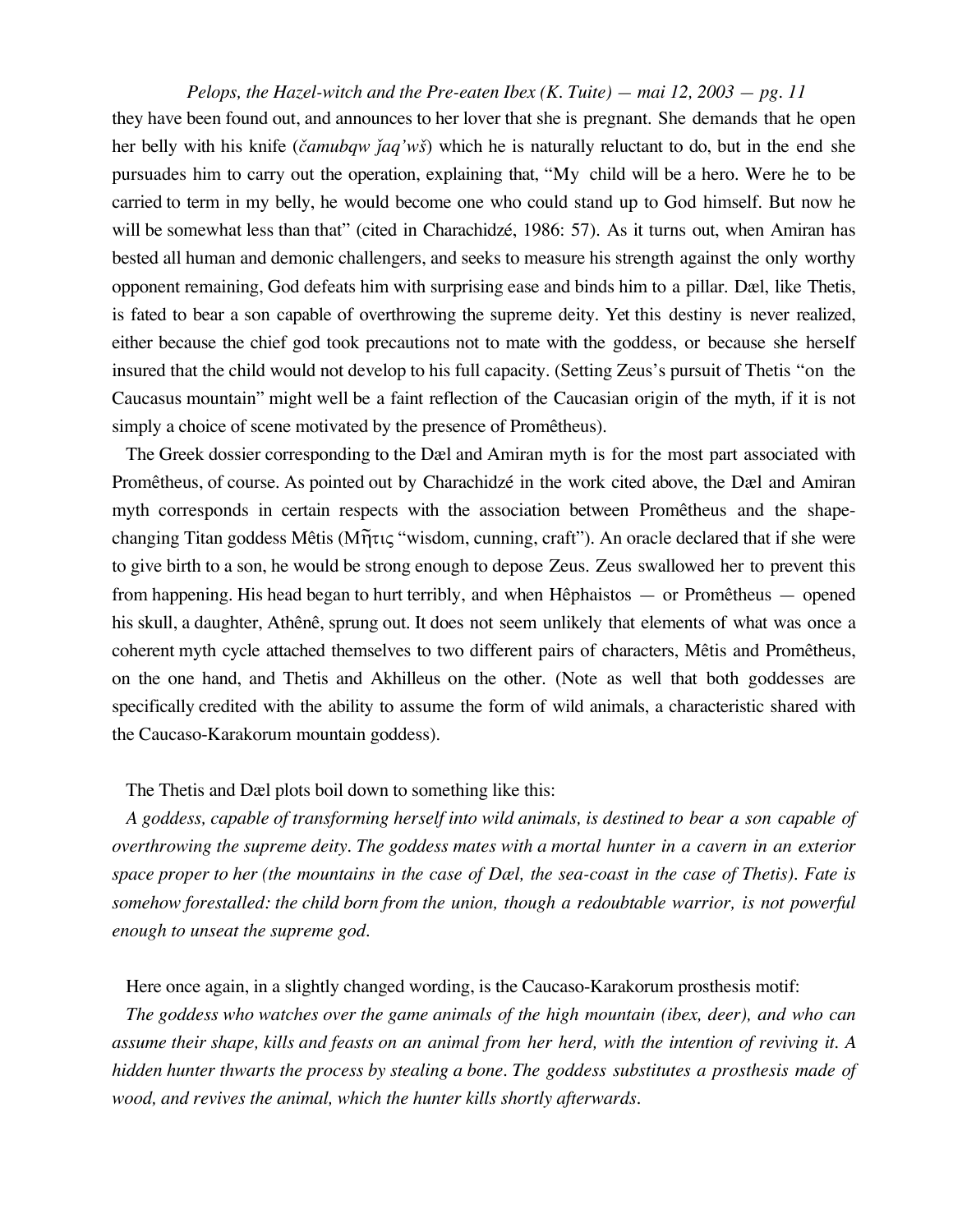The supernatural being featured in the two myths appears to be of the same type (shape-changing goddess of the wild spaces), and in both cases the operation she undertakes ends in apparent failure: the child she bears falls short of invincibility; the ibex is revived only to be killed again. To form an idea of what doctrine might lie behind the motif of not-quite-immortality, let us return once again to the text with which we began, the story of Pelops and his ivory shoulderblade.

**5. Gods, non-gods, the prosthesis and continuity**. A word of caution first: It is the establishment of parallels at the substantive level, and the contextualization of the central motif in similar paradigmatic and syntagmatic complexes of symbols, which are of primary importance in a demonstration of historical links between cultures. To go beyond a comparison of this sort, which limits itself to a methodology similar to that of historical linguistics, and form hypotheses concerning the ideological content of the prosthesis complex, is a risky albeit entertaining undertaking. To what degree the same doctrine was conveyed to the Greeks of 2500 years ago by the tales of Pelops and Thetis, to 19th-century Svanetian mountaineers by the adventures of Dæl and Amiran, or for that matter, to Austrians and Slovenians by the accounts of witches with hazel ribs, may never be known. Each time a story is transmitted across a cultural boundary, it undergoes some degree of accommodation to its new context. Even where the text does not noticeably change, it is not necessarily the case that it is told for the same reason, or heard in the same way, as it was in its culture, or epoch, of origin. The hazel-witch stories in particular show the effects of considerable restructuring.

That being said, let us look again at the Greek and Caucasian prosthesis complexes, and I will hazard a hypothesis concerning their ideological content. According to legend, the artificial bone inserted into Pelops's shoulder was passed on to future generations (of  $\dot{\alpha}\pi\dot{\alpha}$   $\Pi\acute{\epsilon}\lambda\dot{\alpha}\pi\dot{\alpha}$  $\kappa$ αταγόμενοι τοιοῦτον εἶχον τὸν ὦμον "those descended from Pelops have such a shoulder" Heyne, 1807: *Schol. Olymp.* 1, 38). It would seem, indeed, that continuing the traits of the ancestors is a hallmark of the House of Atreus; even the gruesome act of teknophagy to which Tantalos subjected Pelops was repeated two generations later (Atreus killing the children of Thyestes and feeding their flesh to their father). There is likewise a notion of continuity attached to the game animals shepherded by the mountain deities. They are believed to be a renewable resource, and as long as the hunters who kill them for their meat treat the remains with proper respect, and do not exceed a reasonable quota, they will be assured of a continual renewal of the stocks (see Chikovani, 1972: 227-230, on Svanetian beliefs concerning responsible hunting, and the consequences of overkilling). The belief is widespread throughout Eurasia and native North America that game animals are reborn from their bones, which the hunter must take care to preserve intact and return to their proper place. This can be done by throwing them into the water, a practice observed among the Svans (Mak'alatia, 1985), and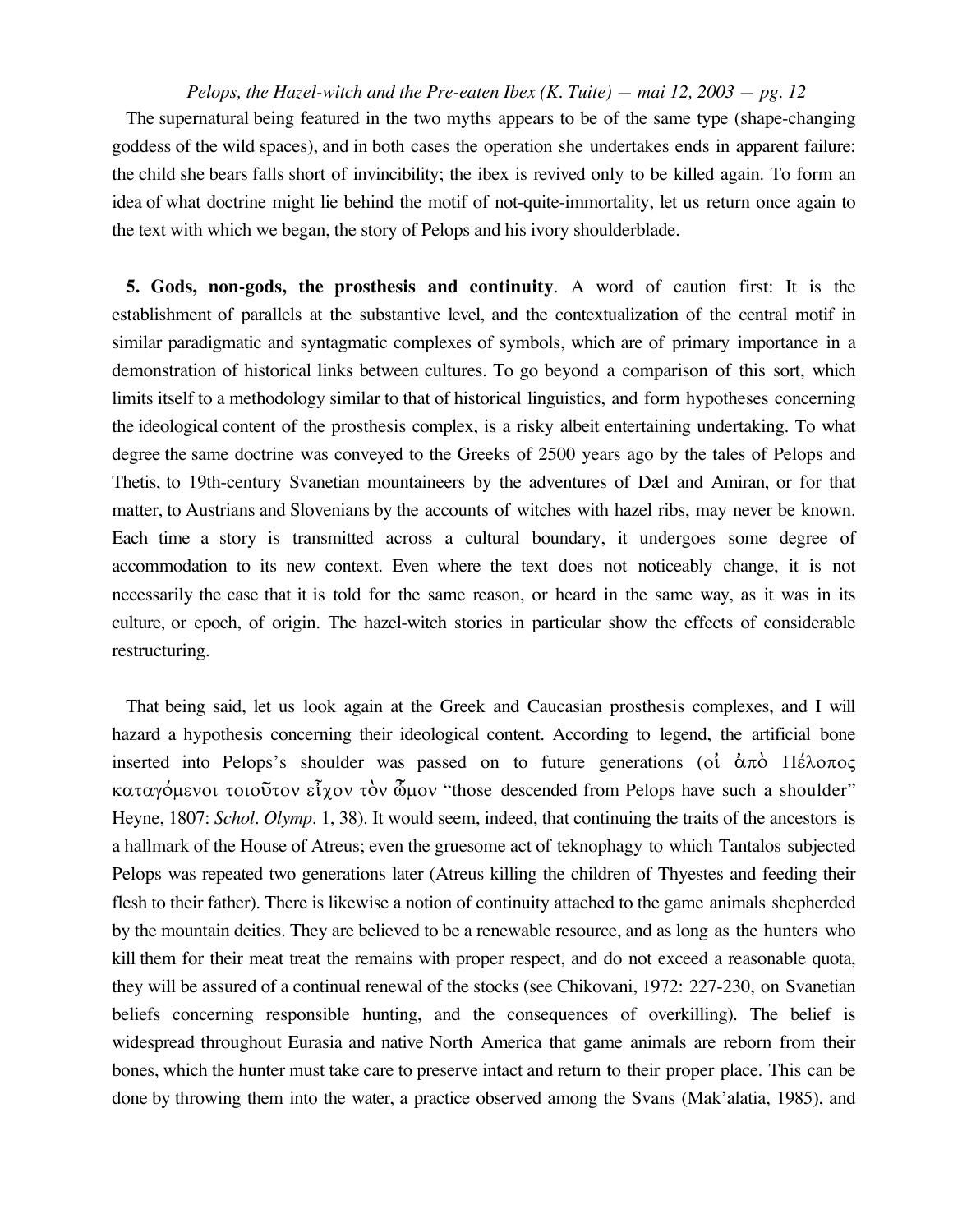*Pelops, the Hazel-witch and the Pre-eaten Ibex (K. Tuite) — mai 12, 2003 — pg. 13* the Tsimshians of British Columbia (Boas, 1916/1970: 773-4), or by burying or burning them, as in many indigenous cultures of northern Eurasia and Siberia (Paulson, 1959, 1965).

The hypothesis I wish to put forth for discussion is the following: The two mythological frames presented above are concerned in different ways with the unbridgeable divide between the immortal gods and the mortal non-gods, human and animal. The core doctrine of the prosthesis complex is a coin with two sides: Humans and game animals are close to the gods in certain respects, and humans in particular cannot escape the longing to be like them. But the longing must always remain unfulfilled; any attempt on the part of a human to defeat the gods, or to become immortal and invulnerable as they are, is in vain. But even though humans and animals are condemned to mortality, another sort of continuity is guaranteed them, through their lineages. The artificial bone signals continuity, through death and rebirth. Pelops's ivory shoulderblade is passed on to his descendants, and the hunter who witnessed the resuscitation of the ibex later kills it and discovers the wooden bone. At the same time the artificial bone is a portion of the divinity residing within its mortal bearer, made from material appropriate to its supernatural makers (ivory in the case of Pelops (Lorimer, 1936), or wood; in the Karakorum the prosthesis is made from a branch of the juniper tree, which is used in rituals of purification and shamanic contact with the "fairies" (Lièvre & Loude, 1990: 50; Jettmar, 1975: 277).

This simple doctrine does not, obviously, exhaust the symbolic content of the Greek and Svanetian myth cycles discussed here. As Charachidzé (1986) demonstrates, the adventures and punishment of Amiran and his equivalents among the Abkhazians, Armenians and Circassians, served as a problemspace within which were worked out the tensions between the sexes, the obligations of marriage, the contrast between the hunter in the savage space of the mountains, and the peasant in the domesticated space of the village. The prosthesis complex is but one fragment of the rich content of these mythological corpora, though an ancient and fundamental one.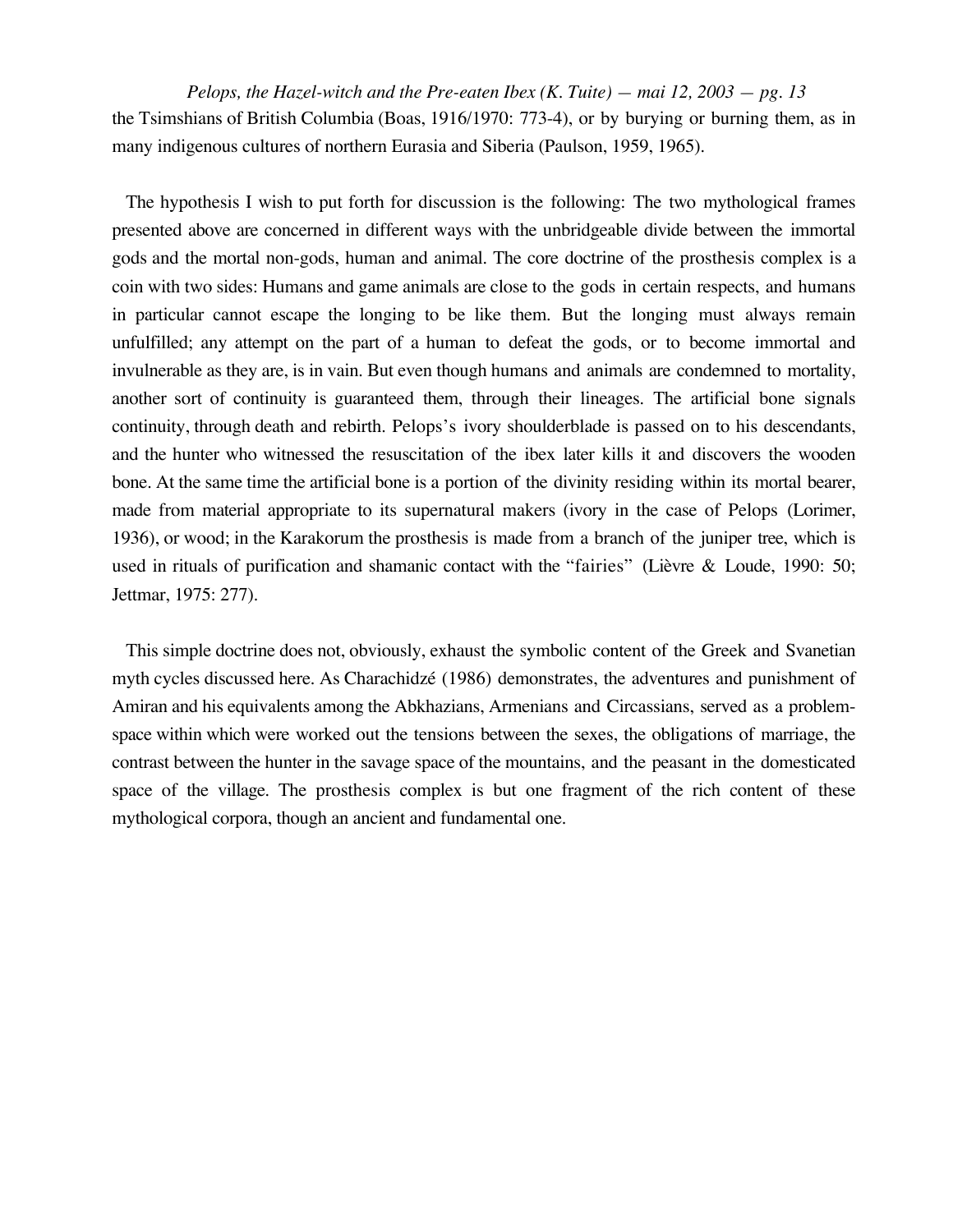## *Pelops, the Hazel-witch and the Pre-eaten Ibex (K. Tuite) — mai 12, 2003 — pg. 14* REFERENCES CITED

## **I. Ancient Greece.**

*A. Ancient Sources.*

Aiskhylos. *Scholia:*

Aeschylus. *Tragoediae superstites et deperditum fragmenta.* Tomus III: Scholia Graeca ex codicibus aucta et emendata. ed. G. Dindorf (Hildesheim: Georg Olms Verlag, 1962).

Apollodoros, *Bibliothêkê:*

*Apollodori Bibliotheca epitoma* (two vol.) ed. James George Frazer (London: W. Heinemann, Ltd., 1946-1954).

Aristophanes, *Scholia (Nephelai):*

*Scholia Graeca in Aristophanem.* ed. Fr. Dübner (Hildesheim: Georg Olms Verlag, 1969). *Jo. Tzetzae: Commentarii in Aristophanem, Pars IV, Fasc II: Commentarium in Nubes.* ed. D. Holwerda (Groningen: J. B. Wolters, 1960).

Hesiod, *Homeric Hymn, II (Eis Dêmêtran):*

*Hesiod: The Homeric hymns and Homerica.* ed. Hugh G. Evelyn-White. (London: W. Heinemann, Ltd. 1982).

Lycophronos, *Alexandra:*

*Callimachus. Hymns and Epigrams; Lycophron; Aratus.* ed. A. W. Mair (London: Wm. Heinemann Ltd. 1955).

Pindaros, *Scholia (Olympionikai):*

*Scholia vetera in Pindari carmina, Vol 1: Scholia in Olympionicas.* ed. A. B. Drachmann (Amsterdam: Verlag A. M. Hakkert, 1969).

*Pindari carmina et fragmenta cum lectionis varietate et annotationibus, Vol. II.* ed. Chr. Gottl. Heyne (Oxford: N. Bliss, 1807).

Vergilius, *Scholia (Aeneid):*

*Servii Grammatici qui feruntur in Vergilii carmina commentarii* edd. Georgius Thilo & Hermannus Hagen (Hildesheim: Georg Olms Verlag, 1961).

*B. Modern Works.*

BONNECHÈRE, Pierre, 1994: *Le sacrifice humain en Grèce ancien.* (Liège: Centre international d'étude de la religion grecque antique).

BURKERT, Walter, 1962: *Weisheit und Wissenschaft.* (Nürnberg).

———, 1983: *Homo necans: The anthropology of ancient Greek sacrificial ritual and myth.* (trans. Peter Bing). (Berkeley: University of California Press).

CORNFORD, F. M., 1962: "The origins of the Olympic Games", in Jane Ellen Harrison. *Themis: A study of the social origins of Greek religion.* (New York: University Books).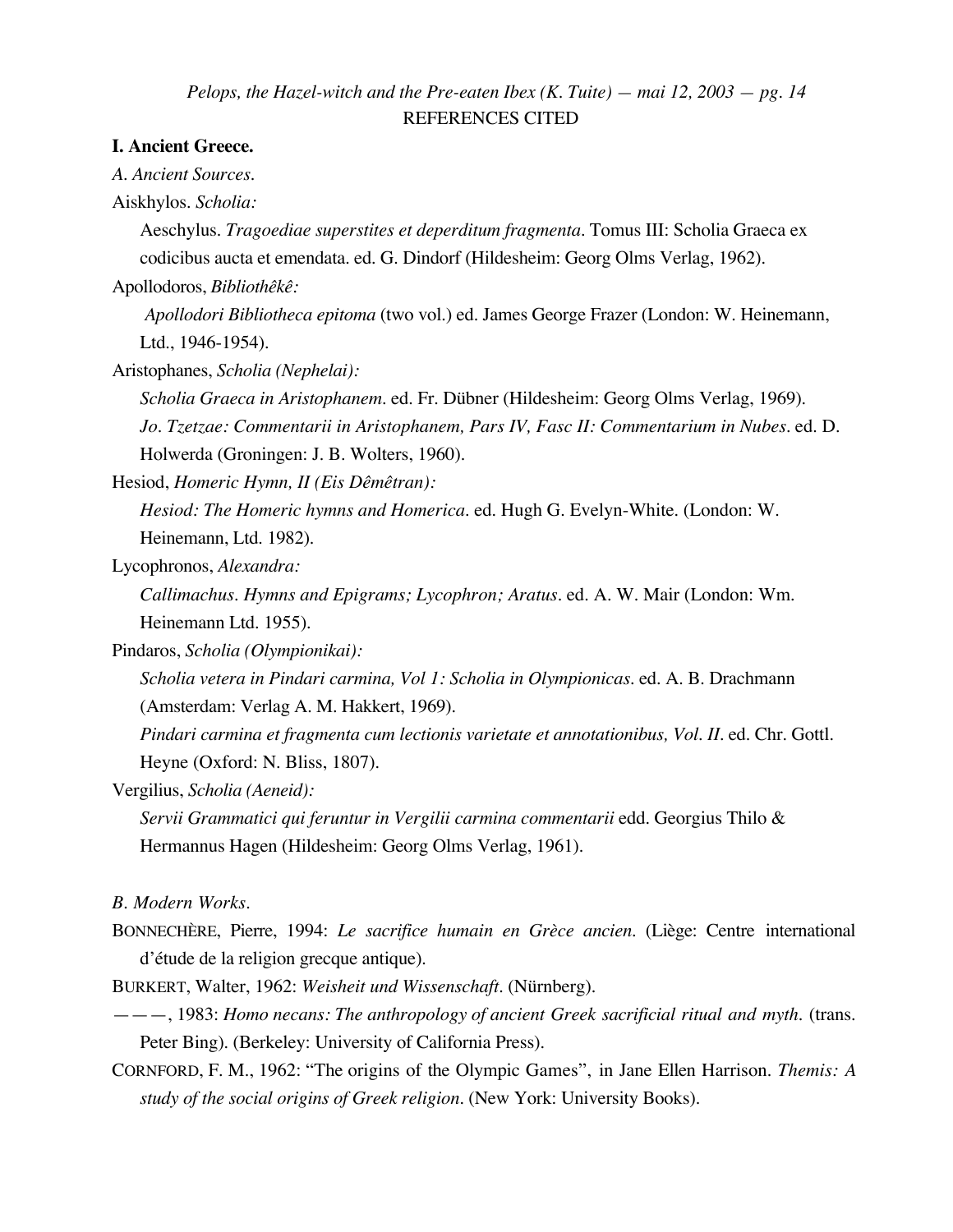- GANTZ, Timothy, 1993: *Early Greek myth: A guide to literary and artistic sources.* (Baltimore: Johns Hopkins University Press).
- GERBER, Douglas E., 1982: *Pindar's «Olympian One»: A commentary.* (Toronto: University of Toronto Press)
- LORIMER, H. L., 1936: "Gold and ivory in Greek mythology", in *Greek poetry & life: essays presented to Gilbert Murray* (London: Oxford University Press) 30-33.
- ROSCHER, W. H., 1965: *Ausführliches Lexikon der griechischen und römischen Mythologie.* (Hildesheim: G. Olms).
- SLATKIN, Laura M., 1991: *The power of Thetis: Allusion and interpretation in the Iliad.* (Berkeley: University of California Press).

## **II. Caucasus.**

- BORATAV, Pertev Naili, 1976: "Les maîtres de l'espace sauvage", in H. Balfet et al, (réds.) *Pratiques et représentations de l'espace dans les communautés méditerranéennes.* (Paris: Éditions du CNRS) 89-98.
- ———, 1992: "Le cerf dans la tradition turque", in *Le buffle dans le labyrinthe, II: Confluences euro-asiatiques. (Hommage à Paul Lévy).* (Paris: Éditions Harmattan) 73-84.
- CHARACHIDZÉ, Georges, 1986: *Prométhée ou le Caucase.* (Paris: Flammarion).
- CHIKOVANI, Mixeil, ed, 1972: *Kartuli xalxuri p'oezia, I. mitologiuri leksebi.* [Georgian folk poetry, I. Mythological poems.] (Tbilisi: Mecniereba).
- DANIELIA, K'orneli and TSANAVA, Ap'olon, 1991: *Kartuli xalxuri sit'q'viereba: megruli t'ekst'ebi, II. z*ƒ*ap'rebi da mcire ¢anrebi.* [Georgian folklore: Mingrelian texts, II: Folk tales and minor genres]. (Tbilisi: Tbilisi State University Press).
- DIRR, A., 1925: "Der kaukasische Wild- und Jagdgott", *Anthropos* **XX**: 139-147.
- DZIDZIGURI, Shota, 1971: *Gruzinskie varianty nartskogo èposa.* (Tbilisi: Merani).
- GABLIANI, Egnate, 1925: *zveli da axali svaneti*. [Old and new Svaneti.] (Tbilisi: Sakhelgami).
- GABLIANI, Egnate, no date: *Jixvi svanetis mtebši*. [The ibex in the Svanetian mountains.] (Tbilisi).
- KOSVEN, M. O. *et al.* 1960: *Narody Kavkaza, 1. Severnyi Kavkaz.* Moscow: Nauka.
- MAK'ALATIA, M., 1985: "C'q'lis k'ult'is gadmonaštebi lečxumši" [Remnants of a water cult in Lechxumi.] in Mixeil Chartolani (ed.) *Masalebi le™xumis etnograpiuli £esc'avlisatvis.* [Materials for the ethnographic study of Lechxumi.] (Tbilisi: Metsniereba) 125-149.
- SALAKAIA, Sh. X., 1987: "Ažvejpš", in S. A. Tokarev (ch. editor) *Mify narodov mira.* (Moscow: Sovetskaja ènciklopedija). Vol **I**: 49-50.
- TOPURIA, N., 1970: "Sakonlis sazamtro da sazapxulo sadgomebi dasavlet sakartveloši". [Winter and summer livestock pens in western Georgia]. *Masalebi sakartvelos etnograpiisatvis* **XV**: 22-38.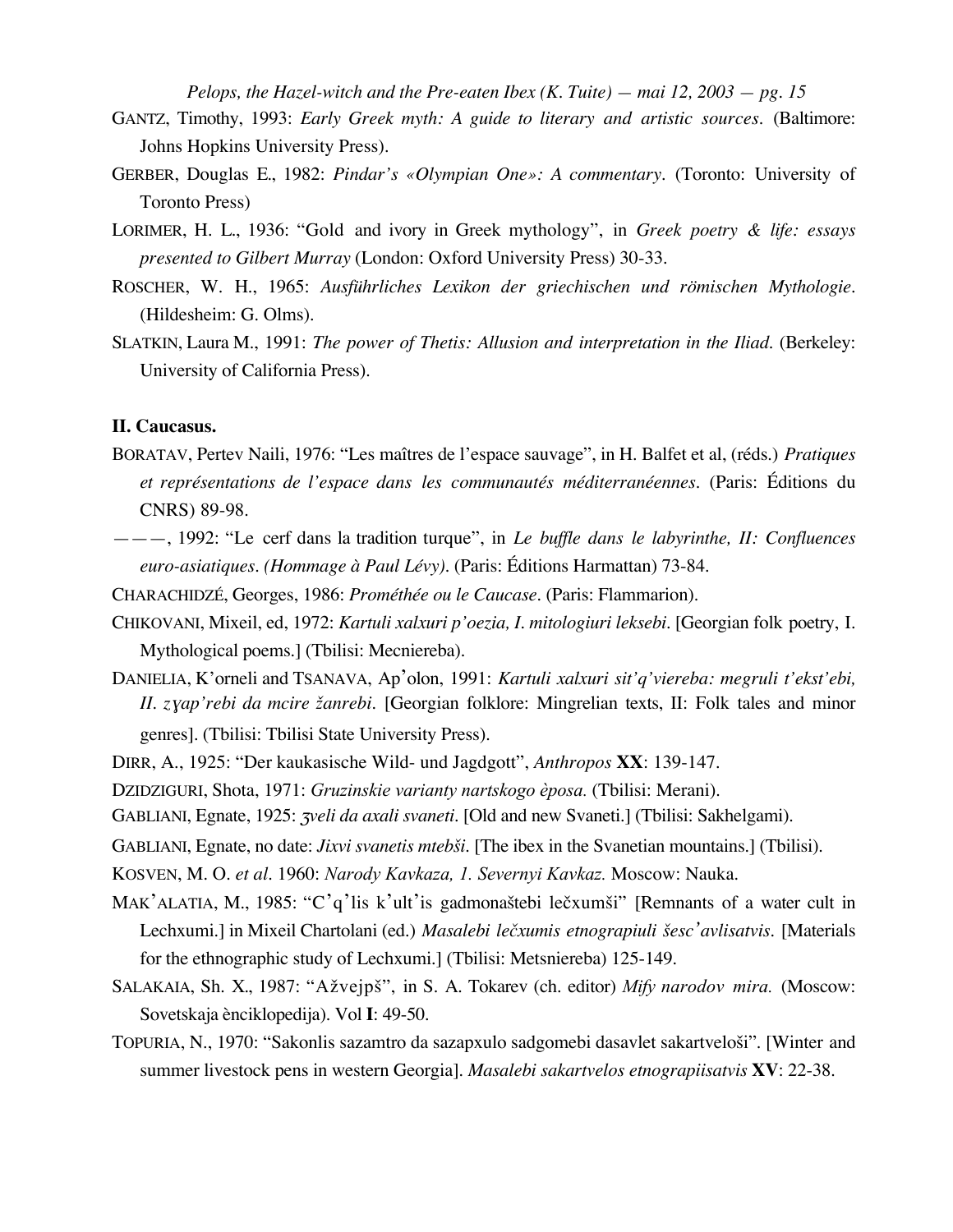- TSANAVA, Ap'olon, 1990: *Kartuli polk'loris sak'itxebi (megruli masalis mixedvit).* [Issues in Georgian folklore (according to Mingrelian materials)]. (Tbilisi: Tbilisi State University Press).
- TUITE, Kevin, 1995a: "Der Kaukasus und der Hindu-Kush: Eine neue Betrachtung des Beweismaterials über frühe Verbindungen", to appear in *Georgica* **18**.
- TUITE, Kevin, 1995b: "The western origins of the Burushos: a re-examination of the ethnographic and linguistic evidence" (ms.)
- VIRSALADZE, Elene, 1976: *Gruzinskij oxotničij mif i poèzija.* (Moscow: Glavnaja redakcija vostočnoj literatury).
- VIRSALADZE, Elene (ed), 1978: *Kartuli xalxuri p'oezia, VI. sat'rpialo leksebi.* [Georgian folk poetry, VI: Love poems.] (Tbilisi: Mecniereba).

### **III. Hindu-Kush, Karakorum, Central Asia, North America.**

- BOAS, Franz, 1916/1970: *Tsimshian mythology*. *Bureau of American Ethnology, 31st Annual Report*. (New York: Johnson Reprint, 1970).
- CACOPARDO, Alberto & CACOPARDO, Augusto, 1989: "The Kalasha (Pakistan) winter solstice festival", *Ethnology* **28:** 317-329.
- ELIADE, Mircea, 1974: *Le chamanisme et les techniques archaïques de l'extase.* (Paris: Payot).
- JETTMAR, Karl, 1975: *Die Religionen des Hindukusch.* (Stuttgart: W. Kohlhammer).
- JETTMAR, Karl, 1980: *Bolor and Dardistan.* (Islamabad: National Institute of Folk Heritage).
- LÉVI-STRAUSS, Claude, 1973: "La geste d'Asdiwal", in *Anthropologie structurale deux* (Paris: Plon) 175-234.
- ———, 1991: *Histoire de Lynx.* (Paris: Plon).
- LIÈVRE, Viviane & LOUDE, Jean-Yves, 1990: *Le chamanisme des Kalash du Pakistan. Des montagnards polythéistes face à l'Islam.* (Lyon: Presses universitaires de Lyon).
- LORIMER, D. L. R., 1981: *Folk tales from Hunza.* (Lahore: Allied Press).
- PARKES, Peter, 1987: "Livestock symbolism and pastoral ideology among the Kafirs of the Hindu Kush", *Man* (N.S.) **22**: 637-660.
- PAULSON, Ivar, 1959: "Die Tierknochen im Jagdritual der nordeurasischen Völker", *Zeitschrift für Ethnologie* **84 #2**: 270-293.
- PAULSON, Ivar, 1965: "Les religions des Asiates septentrionaux", in Ivar Paulson, Åke Hultkrantz & Karl Jettmar, (eds.) *Les religions arctiques et finnoises.* (Paris: Payot).
- SNOY, Peter, 1975: *Bagrot: eine dardische Talschaft im Karakorum.* (Graz: Akademische Druckund Verlaganstalt).
- TIFFOU, Étienne, 1992: *Yasin, vallée heureuse de l'Himalaya: Étude sur les Bourouchos du Yasin.* Université de Montréal, Dépt. de Linguistique (manuscript).